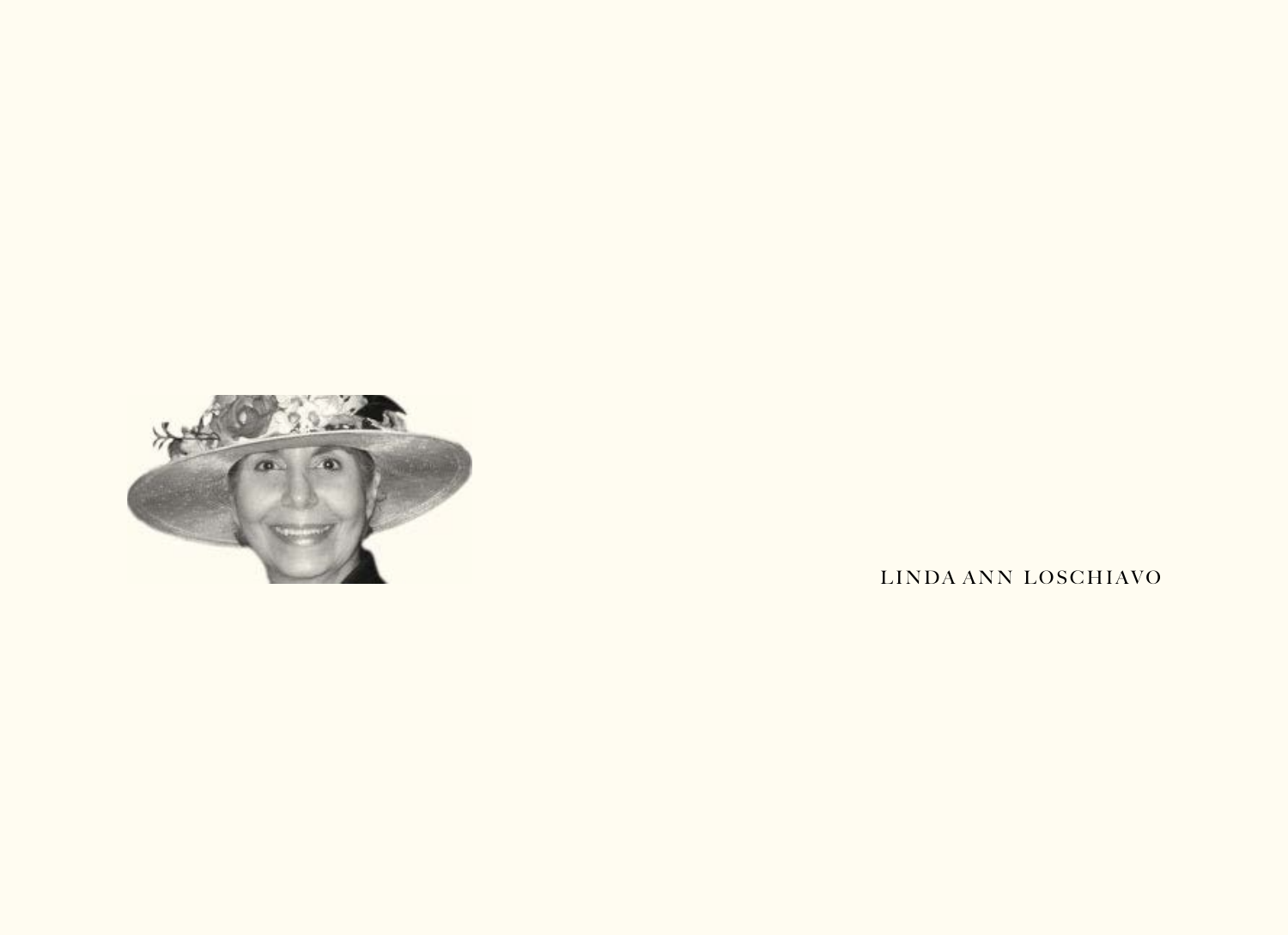## Cypress Trees

Near Tuscany, the mountains lie, great globes Of difficulty that encourage dreams. What *are* dreams if not arrows targeting The you who's civil to your fantasies?

Near Tuscany, the cypress trees can thrive, Defying our obsession with design Of pretty or predictable nature. Those woods are *ambush angels* in disguise.

The Tuscans say their cypress trees provide The timber used by Cupid, god of love, To make his arrows. *Una freccia* —— One arrow ——could be cruel to fantasies, Pricking to life invaluable lies called "love."

Unsettling storms, contagious heat we blame On mischief that miscarried —— or disarmed.

Since sex is a duet, we can forget Love sometimes is a song for a single voice. Love's *much* too young to entertain a conscience.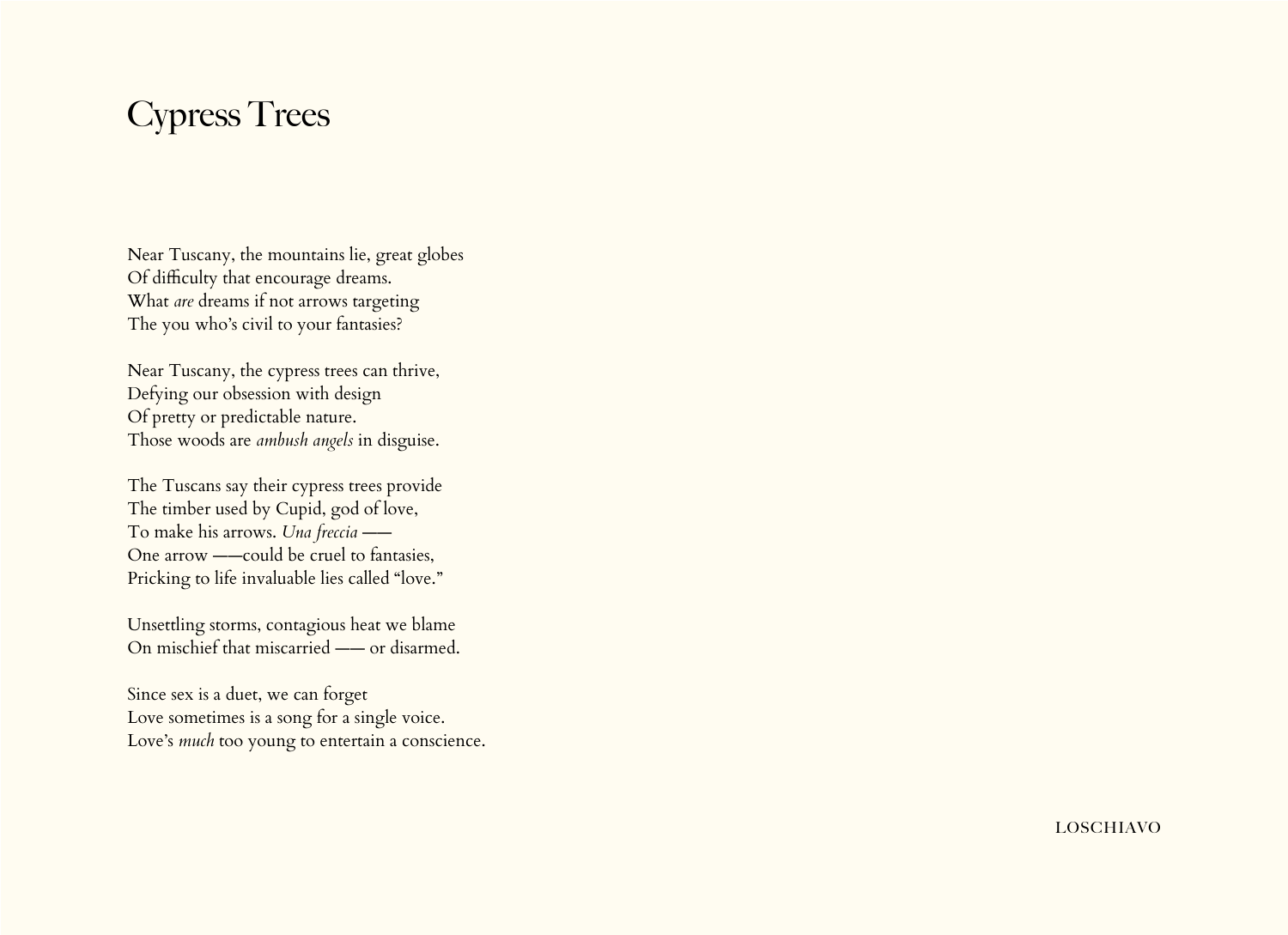## Little Towel Thieves

When had she settled for impermanence Called other-woman-hood? Affairs had no Build to them, frail foundations spun thought-sewn From sugar  $\frac{1}{2}$  a shady borrowed residence.

His wife will never give him a divorce, Unless the stars align, he likes to say. Compliance and deceit can't pave love's way. Contacting Mrs. X was one recourse.

The hope chest she'd inherited (a tableau Of joyful possibilities) accused A faith fed by bad intentions. What excused Her for sustaining a wrongful status quo?

Driving to meet his wife, her prologue spins, Rehearsing. Shouldn't she apologize? Some poplars groomed a lesson in disguise: Like sheltering trees, marriage broke the wind

At a couple's back. Attention cultivates Roots —— not this daze of stolen interludes. Approaching his house (their home) inner feuds Pause when she sees a group of children: eight

loschiavo